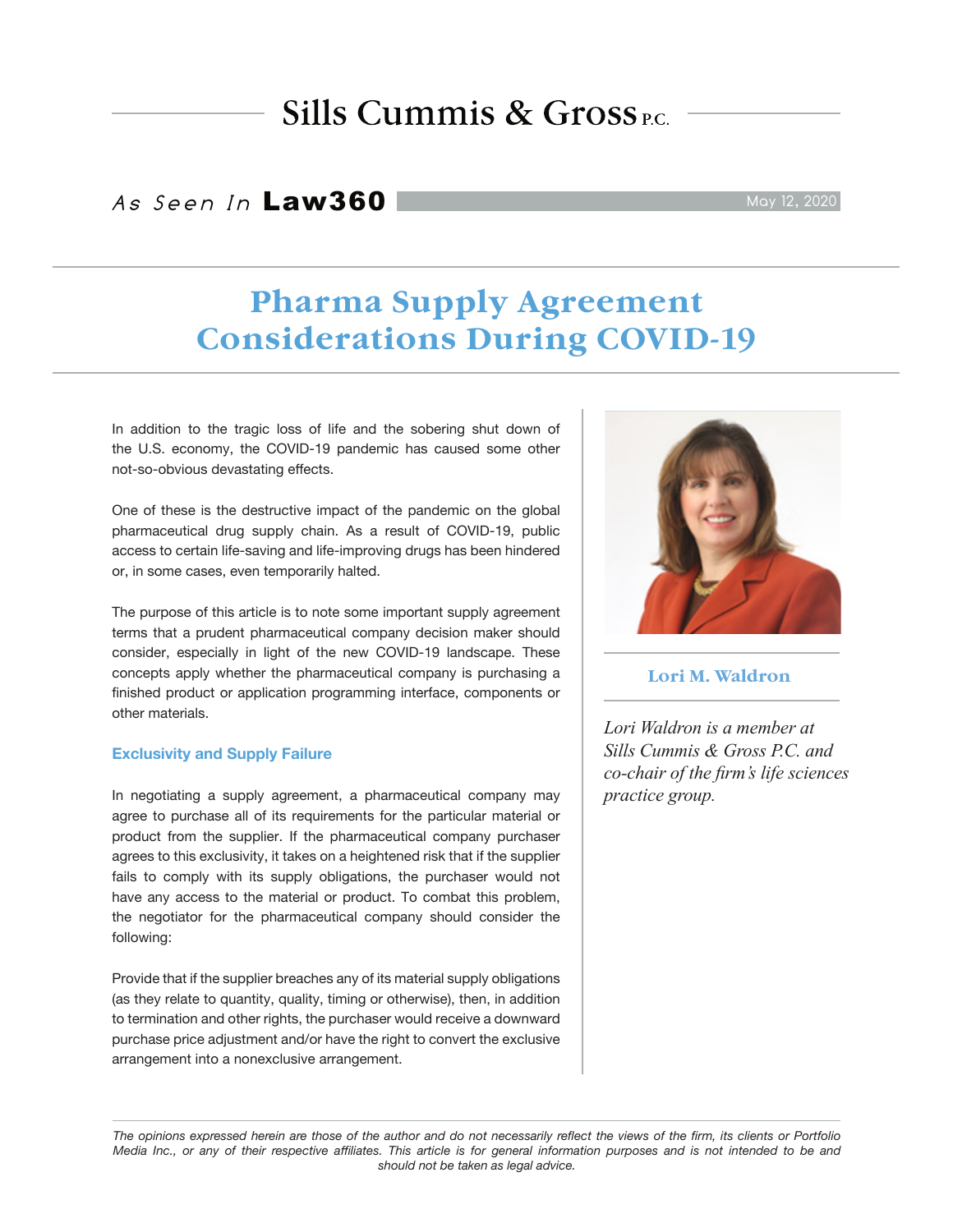Provide that the purchaser be permitted to qualify and purchase the material or product from a second source under certain breach or other scenarios. Complications arise if this second source needs to use technology owned or controlled by the original supplier in order to supply the identical materials or products to the now at-risk purchaser.

In this case, the supply agreement could (and should) include a nonexclusive, perpetual, irrevocable, royalty-free license in favor of the purchaser and its second source manufacturer to manufacture and supply the materials or products for the purchaser, even after termination of the supply agreement.

### **Nonexclusive Arrangements and Preferred Customer Protection**

In the event of a nonexclusive arrangement where the supplier is supplying the same or similar material or product to a third party, the negotiator for the pharmaceutical company should consider the following:

Include a most-favored-customer provision. Such a provision provides that, notwithstanding the terms described in the supply agreement, in the event that the supplier provides a third party with the same or similar items on more favorable terms, the financial terms (and perhaps nonfinancial material terms) of the supply agreement would automatically be reduced and/or otherwise adjusted to conform to the more favorable terms.

Provide that if the supplier only has sufficient time or materials to satisfy its obligations to the purchaser or a third party purchaser, the supplier would allocate its time and materials to the purchaser first.

## **Ownership Could Be Complicated**

Whether the supply agreement is exclusive or nonexclusive, obstacles arise when a new invention is discovered or created during the course of the supply arrangement. The invention could be an improvement to an existing technology or, alternatively, could be a new invention.

#### *Improvements*

An example would be that, while performing supply services for the pharmaceutical company purchaser, the supplier develops an improvement to its own manufacturing process. In this scenario, the supplier and the purchaser would have competing interests. The supplier would argue that it should own the invention, as it relates directly to its background technology (i.e., the manufacturing process). The purchaser, on the other hand, would argue that the invention was developed on its dime (i.e., the purchaser paid the supplier for the underlying materials or products).

If the purchaser agrees to allow the supplier to maintain ownership of the invention (since the purchaser is not in the supply business), it should obtain from the supplier a nonexclusive, perpetual, irrevocable, royalty-free license to use the invention for the purchaser's supply purposes, even after termination of the supply agreement.

The purchaser should also attempt to restrict the supplier's ability to use the improvement in connection with its supply of materials or products to the purchaser's competitors. In the event that the invention is an improvement to the pharmaceutical company's product, the pharmaceutical company should own the invention, especially in light of the fact that the supplier would have no use for an improvement where it does not own the underlying technology.